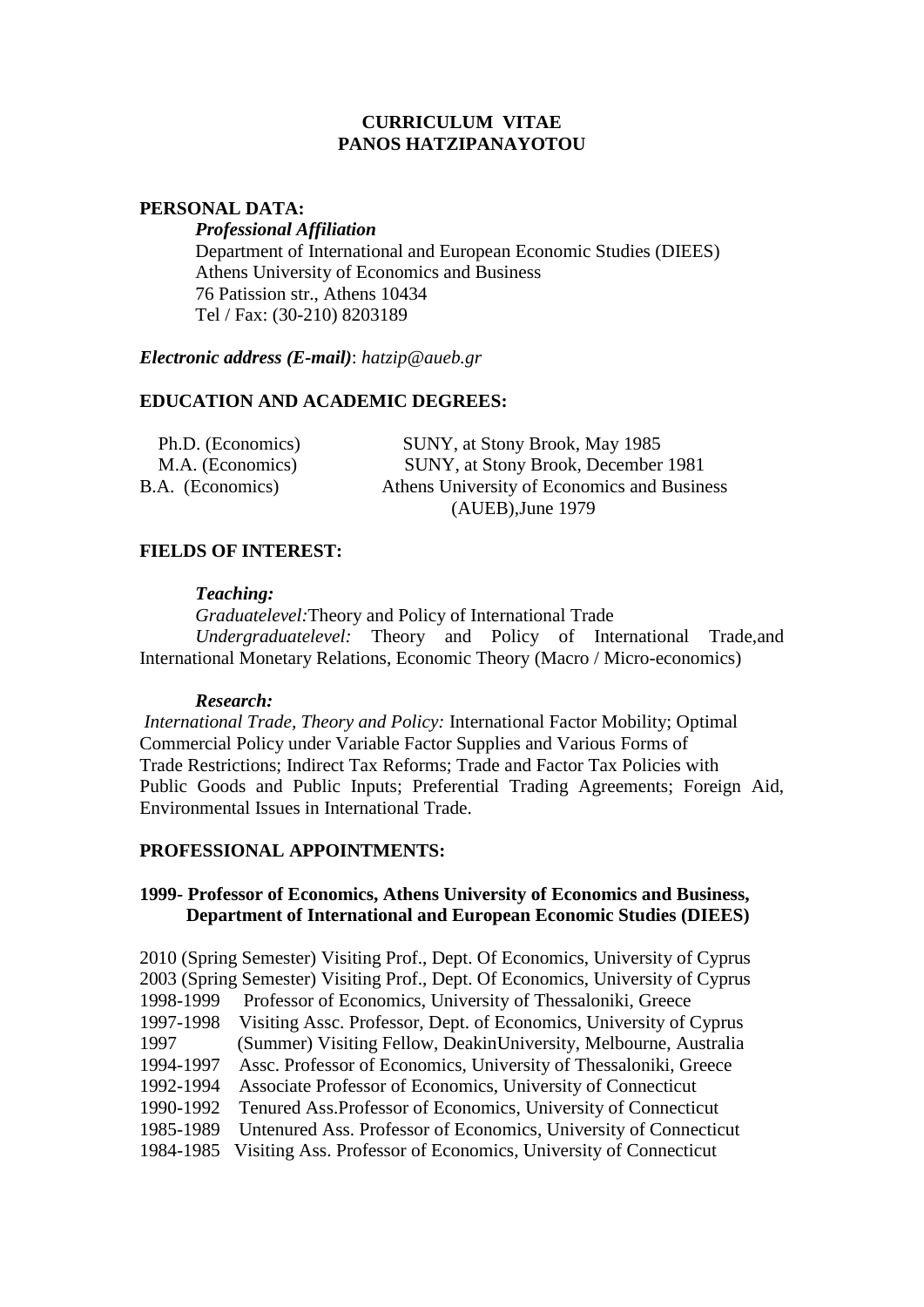# **PUBLICATIONS IN ACADEMIC REFEREED JOURNALS:**

- **1.** "Border Tax Adjustments and Tariff-Tax Reforms with Consumption Pollution", (with N. Tsakiris and M. S. Michael), *Journal of Public Economic Theory*, forthcoming.
- **2.** "Vertical Fiscal Externalities and the Fiscal gap in a Federation with Variable Factor Supplies", 2019, (with N. Tsakiris and M. S. Michael), *CESifo Economic Studies* 65, 291-317.
- **3.** "Destination vs. Origin-based Commodity Taxation in Large Open Economies with Unemployment", (with F. Antoniou and N. Tsakiris), 2019, *Economica* 86, 67-86.
- **4.** "The Efficiency of Decentralized Environmental Policies under Global Pollution and Tradable Emission Permits", 2018, (with M. S. Michael and N. Tsakiris), *Journal of Public Economic Theory* 20 (4), 541-556.
- **5.** "Welfare Ranking of Environmental Policies in the Presence of Capital Mobility and Cross-border Pollution", (with M. S. Michael and N. Tsakiris), 2017, *Southern Economic Journal,* 84 (1), 317-336.
- **6.** "Piecemeal Reform of Domestic Taxes towards Uniformity in the Presence of Pollution: with and without a Revenue Constraint", 2015, (with M.S. Michael and S. Lahiri), *Journal of Public Economic Theory* 17, 174-195.
- **7.** "Tradable Permits vs. Ecological Dumping", (with F. Antoniou and P. Koundouri), 2014, *Oxford Economic Papers* 66 (1), 188-208.
- **8.** "Cross-border Pollution, Public Pollution Abatement and Capital Tax Competition", 2014, (with C. Hadjiyiannis and M.S. Michael), *Journal of International Trade and Economic Development* 23 (2), 155-178.
- **9.** "Cross-border Pollution and Integrated Reforms of Trade and Environmental Tax Policies in Large Economies", 2014, (with M.S. Michael and N. Tsakiris), *Environmental and Resource Economics* 58, 563-578.
- **10.** "Pollution and Reform of Domestic and Trade Taxes towards Uniformity", 2013, (with M.S. Michael), *International Tax and Public Finance* 20 (5), 753- 768.
- **11.** "Competition for Environmental Aid and Aid Fungibility", 2013, (with C. Hadjiyannis and M. S. Michael), *Journal of Environmental Economics and Management* 65 (1), 1-11.
- **12.** "Migration, Foreign Aid and the Welfare State", 2012, (with M. S. Michael), *Review of Development Economics*16 (2), 199-215.
- **13.** "Second Best Environmental Policy under Uncertainty", 2012, (with F. Antoniou and P. Koundouri), *Southern Economic Journal*78, 1019-1040.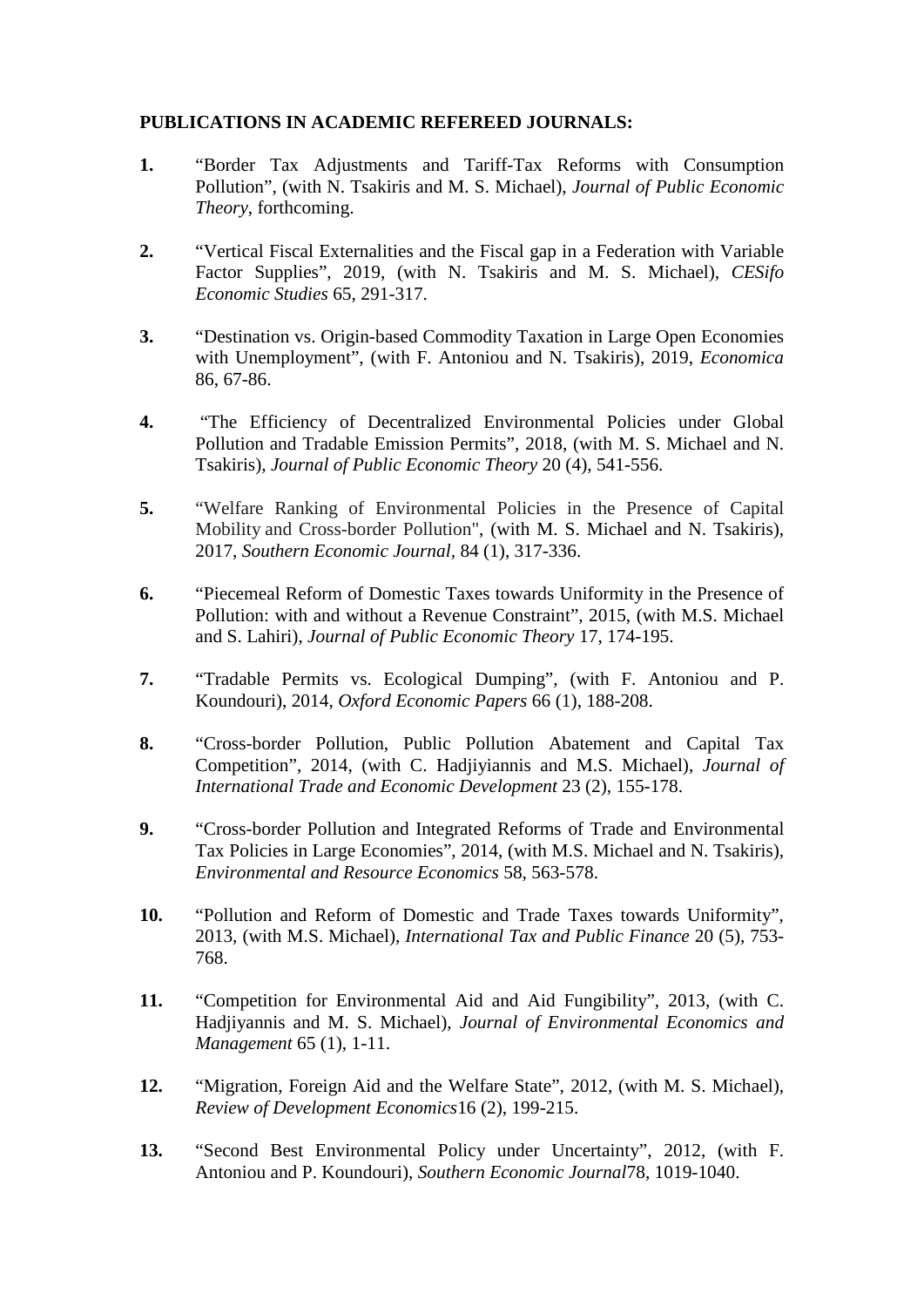- **14.** "Trade and Domestic Tax Reforms in the Presence of a Public Good and Different Neutrality Conditions", 2011, (with S. Lahiri and M.S. Michael), *International Tax and Public Finance* 18*,* 273-290.
- **15.** "International Rivalry of Polluting Firms under Endogenous Regulation", (with F. Antoniou), 2011, *Strategic Behavior and the Environment* 1*,* 1-24*.*
- **16.** "Public Pollution Abatement, Regional Capital Mobility and Tax Competition", 2009,(with C. Hadjiyiannis and M.S. Michael), *Southern Economic Journal* 75, 703-719.
- **17.** "Cross-border Pollution, Terms of Trade, and Welfare" (with S. Lahiri and M.S. Michael), 2008, *Environmental and Resource Economics* 41, 327-345.
- **18.** "Pollution, International Capital Mobility and Tax Policies with Unemployment" (with N. Tsakiris and M.S. Michael), 2008, *Review of Development Economics* 12, 223-236.
- **19.** "Reforms of Environmental Policies in the Presence of Cross-border Pollution and Private-Public Clean-up" (with S. Lahiri and M.S Michael), 2005, *Scandinavian Journal of Economics* 107, pp. 315-333.
- **20.** "Can Cross-border Pollution Reduce Pollution", (with S. Lahiri and M.S. Michael), 2002, *Canadian Journal of Economics* 35, pp. 805-818.
- **21.** "Tax Competition, Capital Mobility and the Provision of Public Goods Within a Trading Block" (with C. Hadjiyiannis and M.S. Michael), 2002, *Review of International Economics* 10*,* 442-458.*Special Volume: Trade and Macroeconomic Aspects of Globalization*.
- **22.** "Public Goods and Optimal Tax Policies in LDcs" (with M.S. Michael), 2001, *Southern Economic Journal* 68, 107-119.
- **23.** "Welfare Effects of Migration in Societies with Indirect Taxes, Income Transfers and Public Good provision" (with M.S. Michael), 2001, *Journal of Development Economics* 64, 1-24.
- **24.** "The Financing of Foreign Aid and Welfare: Income vs. Consumption Tax" (with M.S. Michael), 2000, *Review of Development Economics* 4*,* 21-38.
- **25.** "International Migration, Welfare, and the Provision of Public Goods" (with K. Gatsios and M.S. Michael), 1999, *Journal of Development Economics* 60, 559-575.
- **26.** "General Equilibrium Effects of Import Restrictions under Variable Labor Supply, Public Goods and Income Taxes" (with M. S. Michael), 1999, *Economica*66, 389-401.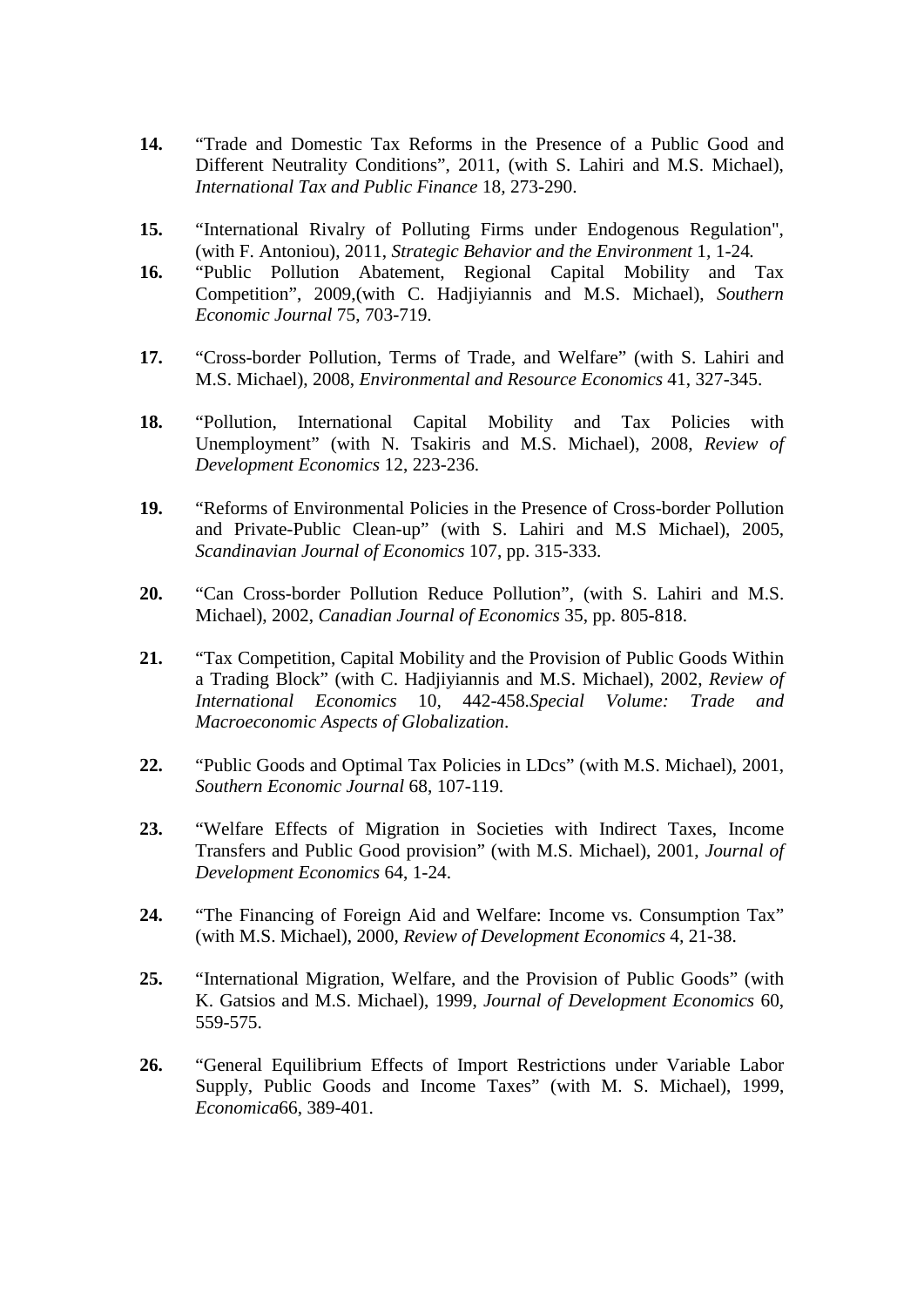- **27.** "Quantitative Import Restrictions and Optimal Capital Taxes Under a System of Tax Credits" (with M. S. Michael), 1998, *Review of International Economics* 6, 660-669.
- **28.** "Real Exchange Rate Effects of Fiscal Expansion Under Trade Restrictions" (with M. S. Michael), 1998, *Canadian Journal of Economics* 30*,* 42-56.
- **29.** "Public Good Production, Non-traded Goods and Trade Restrictions" (with M. S. Michael), 1997, *Southern Economic Journal* 63, 1100-1107.
- **30.** "Variable Labor Supply, Taxes, Employment and Welfare Under Various Capital Tax Systems" (with M.S. Michael), 1997, *Journal of International Trade and Economic Development* 6, 15-28.
- **31.** "Foreign Aid Tied to Public Inputs" (with M.S. Michael), 1996, *Keio Economic Studies* 33, 35-45.
- **32.** "On Public Good Provision with Distortionary Taxation" (with M.S. Michael), 1995, *Public Finance* 50, 111-122.
- **33.** "Tariffs, Quotas and Voluntary Export Restraints with Endogenous Labor Supply" (with M.S. Michael), 1995, *Journal of Economics* 62, 185-201.
- **34.** "Foreign Aid and Public Goods" (with M.S. Michael), 1995, *Journal of Development Economics* 47, 455-467.
- **35.** "International Factor Mobility, Non-traded Goods, and Tariff Reform" (with M.S. Michael), 1995, *Japanese Economic Review* 46, 273-280.
- **36.** "Non-traded Goods, Capital Taxes, and Temporary Immigration in a Small Open Economy", 1994, *International Economic Journal* 8, 15-26.
- **37.** "Win-win Indirect Tax Reform: A Modest Proposal" (with M.S. Michael and S.M. Miller), 1994, *Economics Letters* 44, 147-151.
- **38.** The Real Exchange Rate under Various Systems of International Capital Taxation", 1994, *Southern Economic Journal* 60, 1010-1019.
- **39.** "Integrated Reform of Tariffs and Consumption Taxes" (with M. S. Michael and S. M. Miller), 1993, *Journal of Public Economics* 52, 417-428.
- **40.** "Tariff Effects in a Spatial Oligopoly with Land Markets and Mobile Consumers" (with D. Heffley). 1993, *Regional Science and Urban Economics* 23, 629-643.
- **41.** "Import Restrictions, Capital Taxes and Welfare" (with M. S. Michael), 1993, *Canadian Journal of Economics* 26, 745-756.
- **42.** "Exogenous Changes and Policy Reforms, Labor Migration and Welfare in a Keynesian Economy", 1993, *Open Economies Review* 4, 27-37.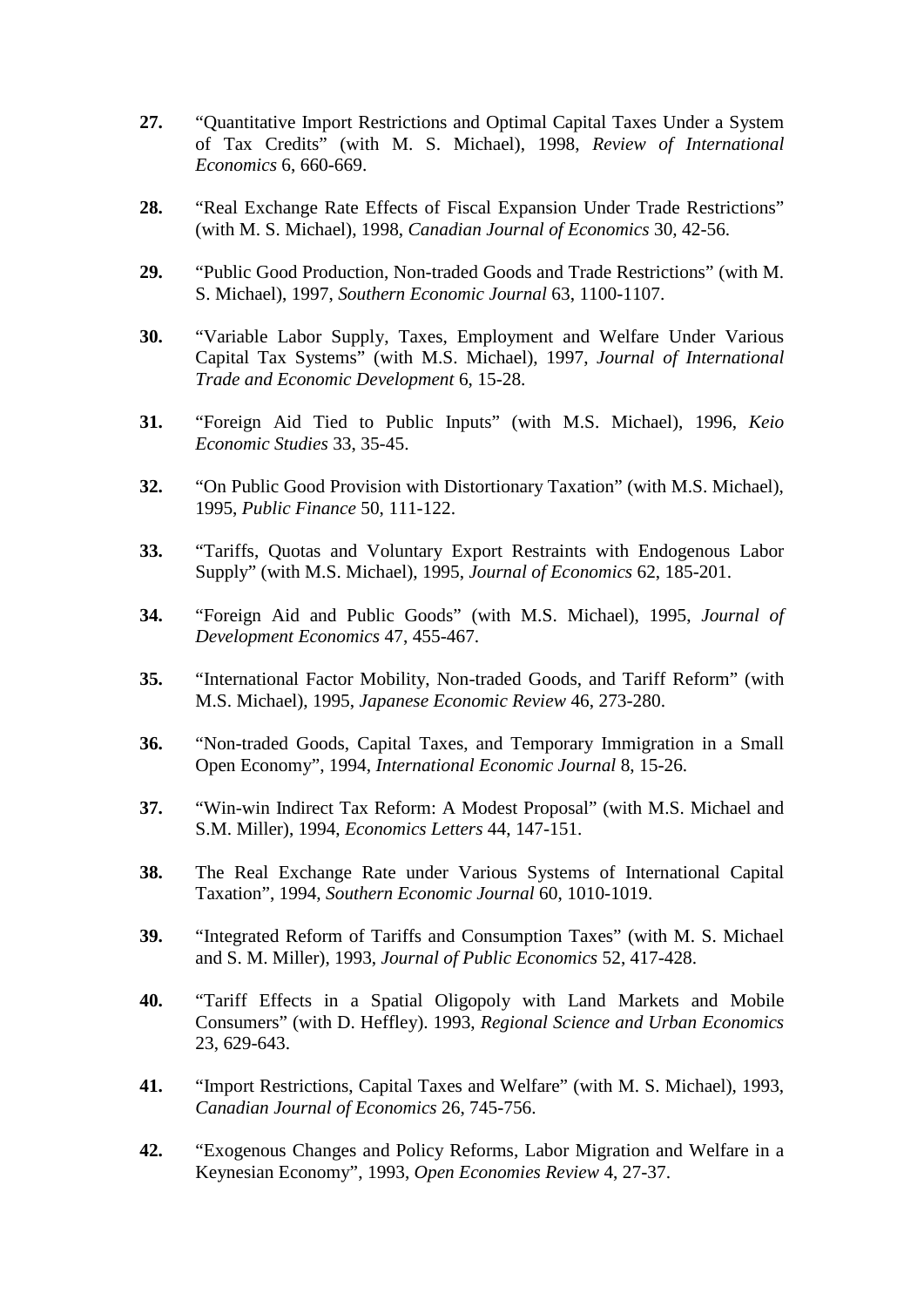- **43.** "Tariffs, Price Conjectures and Welfare in an Open Spatial Economy" (with D. Heffley and P. Mourdoukoutas), 1993, *Pares in Regional Science* 72, 1-14.
- **44.** "Nontraded Goods, Capital Mobility and Welfare" (with M. S. Michael), 1992, *Journal of International Trade and Economic Development* 1, 139-150.
- **45.** "Variable Labor Supply and the Theory of Customs Unions" (with M. S. Michael), 1992, *Keio Economic Studies* 29, 63-71.
- **46.** "International Migration and Remittances in a Two-country Temporary Equilibrium Model", 1991, *Journal of Economic Studies* 18, 49-62. Also in *Migration, Diasporas and Transnationalism*, S. Vertovec and R. Cohen (eds), Edward Elgar: UK, 1998 .
- **47.** "Tariff Protection in an Open Spatial Economic" (with D. Heffley), 1991, *Journal of Regional Science* 31, 1-15.
- **48.** "Optimum Policies with Unemployment and International Capital Mobility" (with M. S. Michael) 1990, *International Economic Journal* 4, 35-46.
- **49.** "Optimum Tariffs and Unemployment: A Non-Walrasian Approach", 1990, *Economia Internazionale* 43, 3-15.
- **50.** "Capital Flows, Tariffs, and the Host Country's Welfare" (with M. S. Michael) 1989, *Economia Internazionale* 42, 1-8.
- **51.** "Commercial Policy in a Model of an Open Economy with Restricted Supply of Domestic Goods", 1989, *Greek Economic Review* 11, 291-304.

#### **CHAPTERS IN COLLECTIVE REFEREED BOOKS AND VOLUMES**

- **1.** "When Can Competition for Aid Reduce Pollution?", (with N. Tsakiris and M.S. Michael), in Theory and Practice of Foreign Aid, S. Lahiri (ed.), Chpt. 6, pp. 85-104, Elsevier Publishers, 2007.
- **2.** "Environmental Policy Reforms in a Small Open Economy with Public and Private Abatement" (with S. Lahiri and M.S. Michael), in Environmental Policy in an International Perspective, L. Marsiliani, M. Rauscher and C. Withagen (eds), Kluwer Academic Publishers, The Netherlands, 2002.
- **3.** "Trade Liberalization and Public Good Provision: Migration Promoting or Migration demoting?" (with K. Gatsios and M. Michael), in *Migration: The Controvercies and the Evidence*, J. de Melo, R. Faini and K. Zimmerman (eds), CEPR and Cambridge University Press: London, U.K., 1999.
- **4.** "Foreign Aid and Employment Policies in LDCs" (with M.S. Michael) in, *Recent Economic Though: Foreign Aid*, K. Gupta (ed.), Kluwer Academic Publishers, 1999.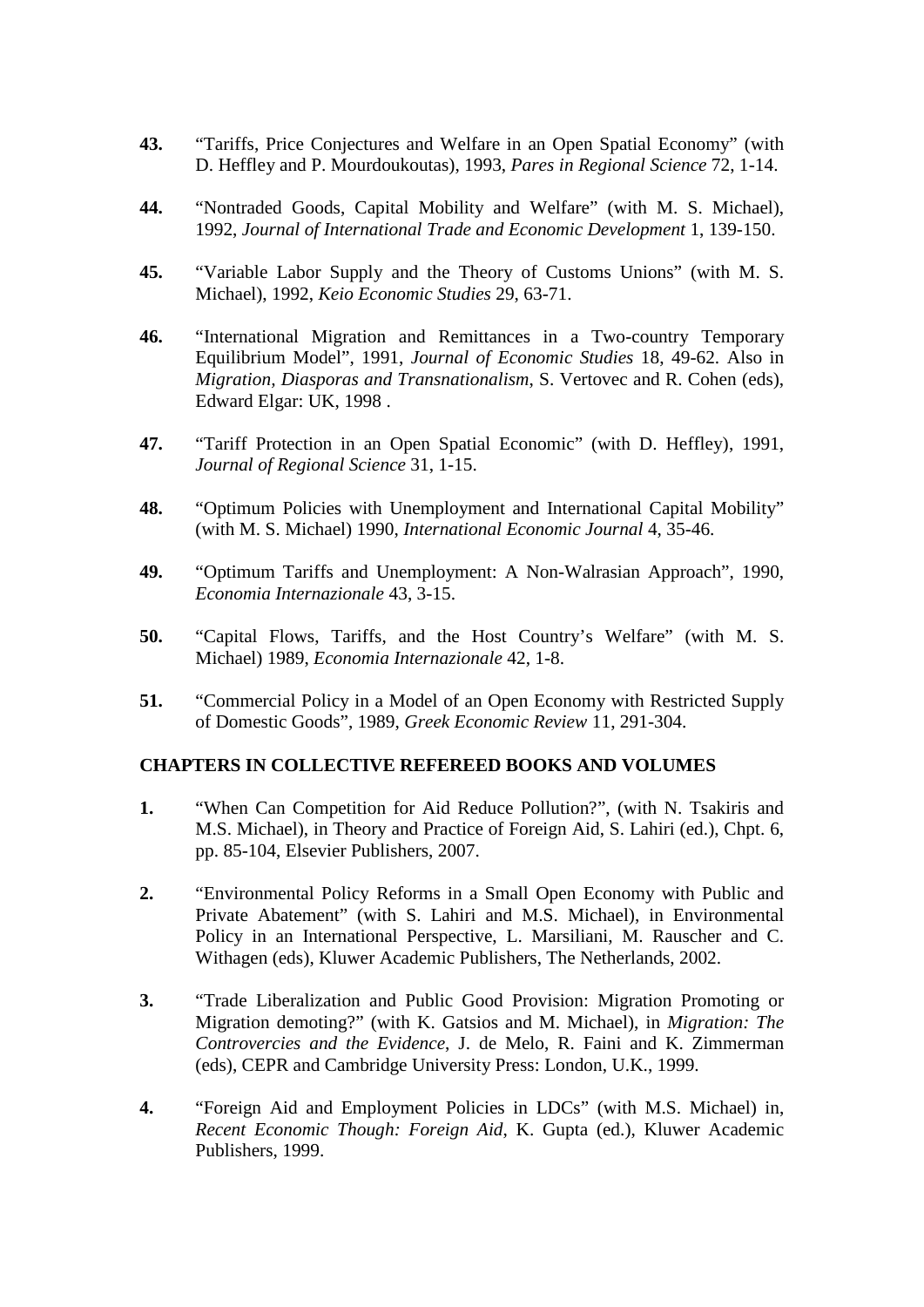# **INVITED CHAPTERS IN HONORARY BOOKS AND VOLUMES:**

- **1.** "*Public Infrastructure and Optimal Tax Policies in a Polluted Small Open Economy*" (with M. S. Michael), in N. Vettas, T. Lianos, and N. Baltas (eds). *Policy Studies for the Greek and International Economy: Essays in Memory of Kyprianos Prodromides*, Athens 2012.
- **2.** "*Untied*, *or Tied to Quota Increase Foreign Aid: A Welfare Analysis*" (with M. S. Michael), in G. Demopoulos and K. Prodromides (eds). *Essays in Honor of Riginos Theocharis*, Athens 1997.

# **SUBMITTED PAPERS TO REFEREED JOURNALS:**

"On The Efficiency of Decentralized Commodity Taxation in the Presence of International Spillovers", 2018 (with F. Antoniou, M. S. Michael and N. Tsakiris).

"On the Structure of Indirect Taxes in the Presence of Consumption Pollution", 2018 (with N. Tsakiris and M. S. Michael).

# **WORK IN PROGRESS:**

"Tradable permits and Cooperative Solution in Decentralized Games of Ecological Dumping", 2017 (with F. Antoniou and N. Tsakiris).

"Coordinating Tariff and Commodity Tax Reform in the Presence of Consumption Pollution", 2017 (with N. Tsakiris and M. S. Michael).

"Non-Tariff Barriers, Enforcement, and Revenues: The Use of Anti-Dumping as a Revenue Generating Trade Policy", 2017 (with I. Bagayev, R. Davies, P. Konstantinou, and M. Rau).

"ERSs and Trade in Natural Resources: The Impact on Economic Growth and Poverty in LDCs", 2017 (with I. Pantelaiou, P. Konstantinou and A. Xepapadeas).

"Cross-border Pollution, Capital Mobility and Efficient Decentralized Environmental Policies", 2016 (with N. Tsakiris and M. S. Michael)

"Can Cleaner Environment Promote International Trade?, Environmental Policies as an Export Promoting Mechanism", 2016 (with I. Pantelaiou, P. Konstantinou and A. Xepapadeas).

"Multilateral Reforms of Environmental Policy under Cross-border Externalities", October 2016, (with F. Antoniou and N. Tsakiris).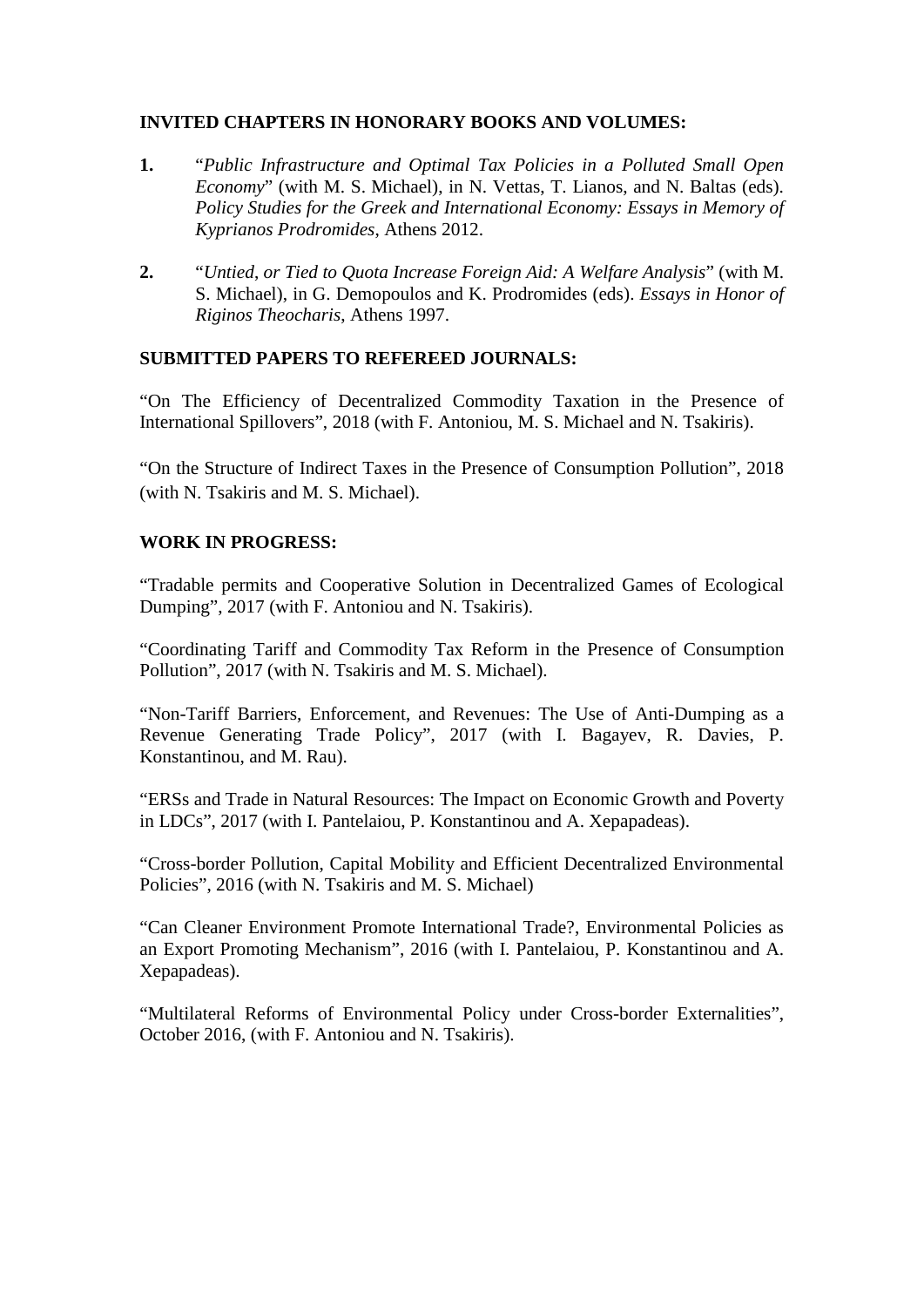#### **DOCTORAL (PH.D) DISSERTATION:**

"Economic Policies for Internal and External Stability in the Context of a Small Open Economy in Disequilibrium: Reference to the Experience of Greece, 1960-1975".

*Committee Chair:* Professor Bryce R. Hool *Completion Date:* May 1987

#### **ACADEMIC DISTINCTIONS / FELLOWSHIPS:**

- **Research Grand, Athens University of Economics and Business, 2017:** *Research Project:* "Supranational institutions and efficiency of environmental policy", 2017 (with F. Antoniou and N. Tsakiris).
- **Post-doctoral Research Grant, Athens University of Economics and Business, 2016-2017:** *Research Project:* "Greek trade during the global financial crisis: a firm-level analysis".
- **Research Grand, Athens University of Economics and Business, 2015:** *Research Project:* "Destination vs. Origin-based Commodity Taxation in Large Open Economies with Unemployment".
- **PRONTO** (**Productivity, Non-Tariff Measures and Openness), Research Partner**: **Work program topics addressed**: *SSH.2013.4.3-3. Untapped potential for growth and employment - reducing the cost of non-tariff measures in goods, services and investment*. **Type of funding scheme:***Collaborative Project, Small or medium-scale focused research project.*
- **ARISTEIA II** Research Funding, *Scientific Coordinator* (01-01-2014/31-07- 2015)*: Microeconomic and Macroeconomic Determinants of Adjustments in the Balance of Payments: The case of Greece*. Research Project co-financed by the E.U. and the Greek Ministry of Education, Long life Learning and Religious Affairs (NSRF).
- **THALES** Research Funding, **Research Partner** (11-2011/09-2015): "*Optimal Environmental Policies under Uncertainty, Transboundary Pollution, and Globalization*". Research Project co-financed by the E.U. and the Greek Ministry of Education, Long life Learning and Religious Affairs (NSRF).
- **Heraclitus Research Fellowship, Athens University of Economics and Business, 2002:** *Research Project*: "Trade Liberalization, Factor Mobility, and Environmental Implications"
- Research Fellowship, Athens University of Economics and Business, 2000-2001
- Junior Faculty Summer Fellowship, University of Connecticut, Summer 1987.
- Graduate School Research Fellowship, SUNY at Stony Brook, Summer 1983.
- Teaching Assistantships, SUNY at Stony Brook, Fall 1980-Summer 1984.
- University Fellowship, Athens School of Economics and Business, 1977-79.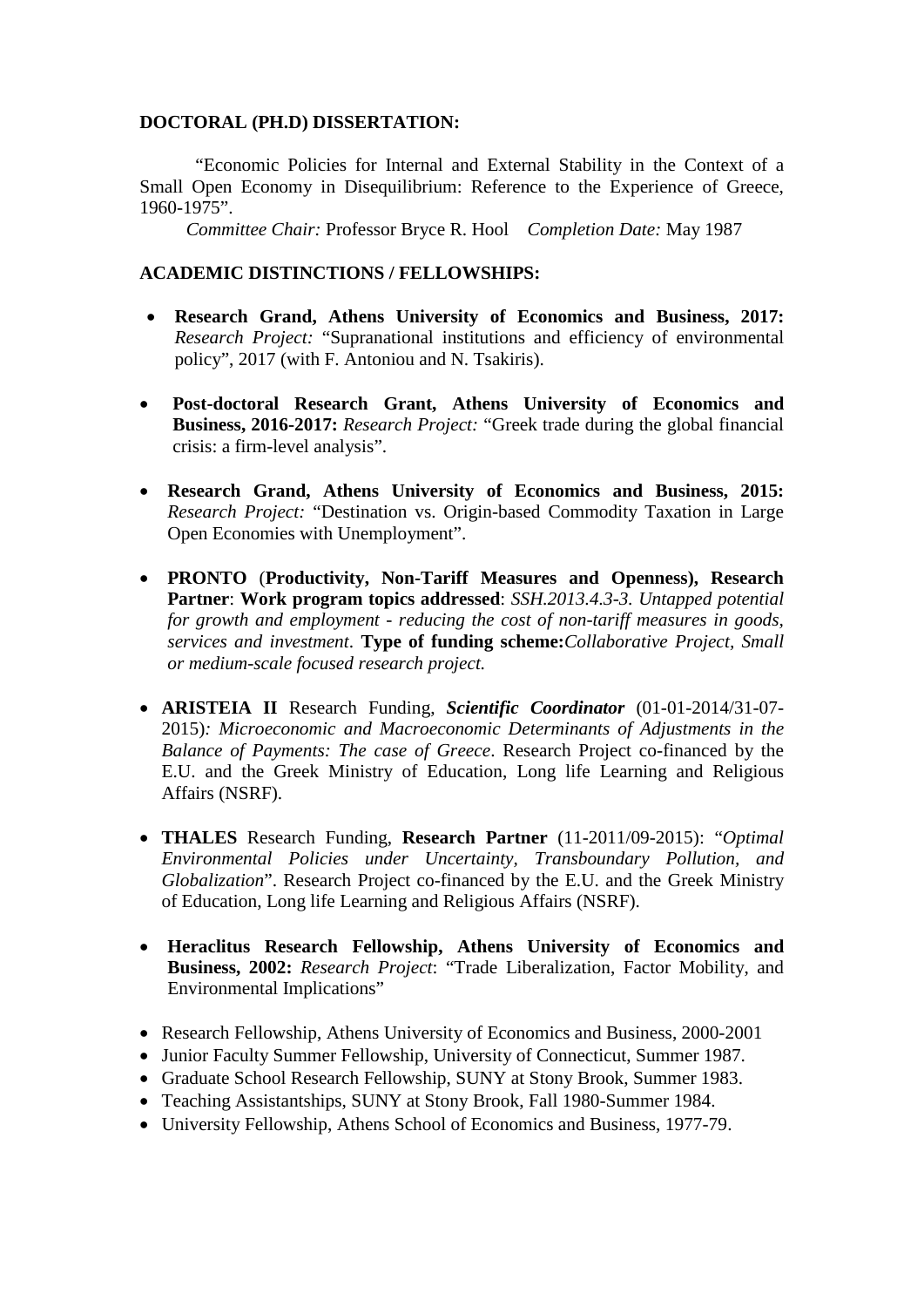# **INVITED and CONTRIBUTED CONFERENCE PRESENTATIONS:**

- **1.** "Vertical Fiscal Externalities and Federal Tax-transfers under Variable Factor Supplies". 75<sup>th</sup> Congress of the International Institute of Public Finance (IIPF). August 2019, Glasgow-UK, Annual Meeting of Association of Southern European Theorists (ASSET), November 2018, Florence-Italy. 19<sup>th</sup> Annual Conference ETSG, September 2017, Florence-Italy, 16<sup>th</sup> Conference on Research on Economic Theory and Econometrics (CRETE) July 2017, Milos-Greece.
- **2.** "On the Principles of Commodity Taxation under Interregional Externalitie". 75th Congress of the International Institute of Public Finance (IIPF), August 2019, Glasgow-UK, 20<sup>th</sup> Annual Conference ETSG, Warsaw-Poland, 17<sup>th</sup> Conference on Research on Economic Theory and Econometrics (CRETE) July 2017, Tinos-Greece.
- **3.** "Border Tax Adjustments and Tariff-Tax Reforms with Consumption Pollution". 75<sup>th</sup> Congress of the International Institute of Public Finance (IIPF), August 2019, Glasgow-UK, 23nd Annual Conference, EAERE, June 2017, Athens-Greece, 16<sup>th</sup> Conference on Research on Economic Theory and Econometrics (CRETE) July 2017, Milos-Greece.
- **4.** "On the Efficiency of Decentralized Commodity Taxation in the Presence of International Spillovers". **Invited Presentations:** Seminar Series, Department of Economics, University of Crete, May 2018, Economics Research Workshop, Dept. of Economics, AUEB, February 2018, 3<sup>rd</sup> Annual Conference of Society for International Trade Theory (SITT), April 2017, Dublin. **Contributed Presentations:** 17<sup>th</sup> Conference on Research on Economic Theory and Econometrics (CRETE) July 2017, Tinos-Greece, Annual Meeting of Association of Southern European Theorists (ASSET), November 2016, Thessaloniki-Greece. Asian Meetings of the Econometrics Society (AMES) 2016, Kyoto-Japan, 22<sup>nd</sup> Annual Conference, EAERE, Zurich-Switzerland.
- **5.** "Intra (Inter) Regional Effects of Environmental Policies as NTMs in an Economic Union". **Alternative title:** "Can Clean Environment Promote International Trade? Environmental Policies as Exports Promoting Mechanisms". Asian Meetings of the Econometrics Society (AMES) 2017, Hong-Kong. **Invited Presentation:** 8th RCEA Macro-Money-Finance Workshop, May 2017, Rimini-Italy. **Contributed Presentations:** 3rd Annual Conference of Society for International Trade Theory (SITT), Dublin, April 2017. 18<sup>th</sup>Annual Conference ETSG, Helsinki-Finland. 15<sup>th</sup> Conference on Research on Economic Theory and Econometrics (CRETE) 2016, Tinos-Greece.
- **6.** "Cross-border Pollution, Capital Mobility and Efficient decentralized Environmental Policies, 70<sup>th</sup> Annual Conference ETSG, Paris-France.
- **7.** "Destination vs. Origin-based Commodity Taxation in Large Open Economies with Unemployment", 15<sup>th</sup> Conference on Research on Economic Theory and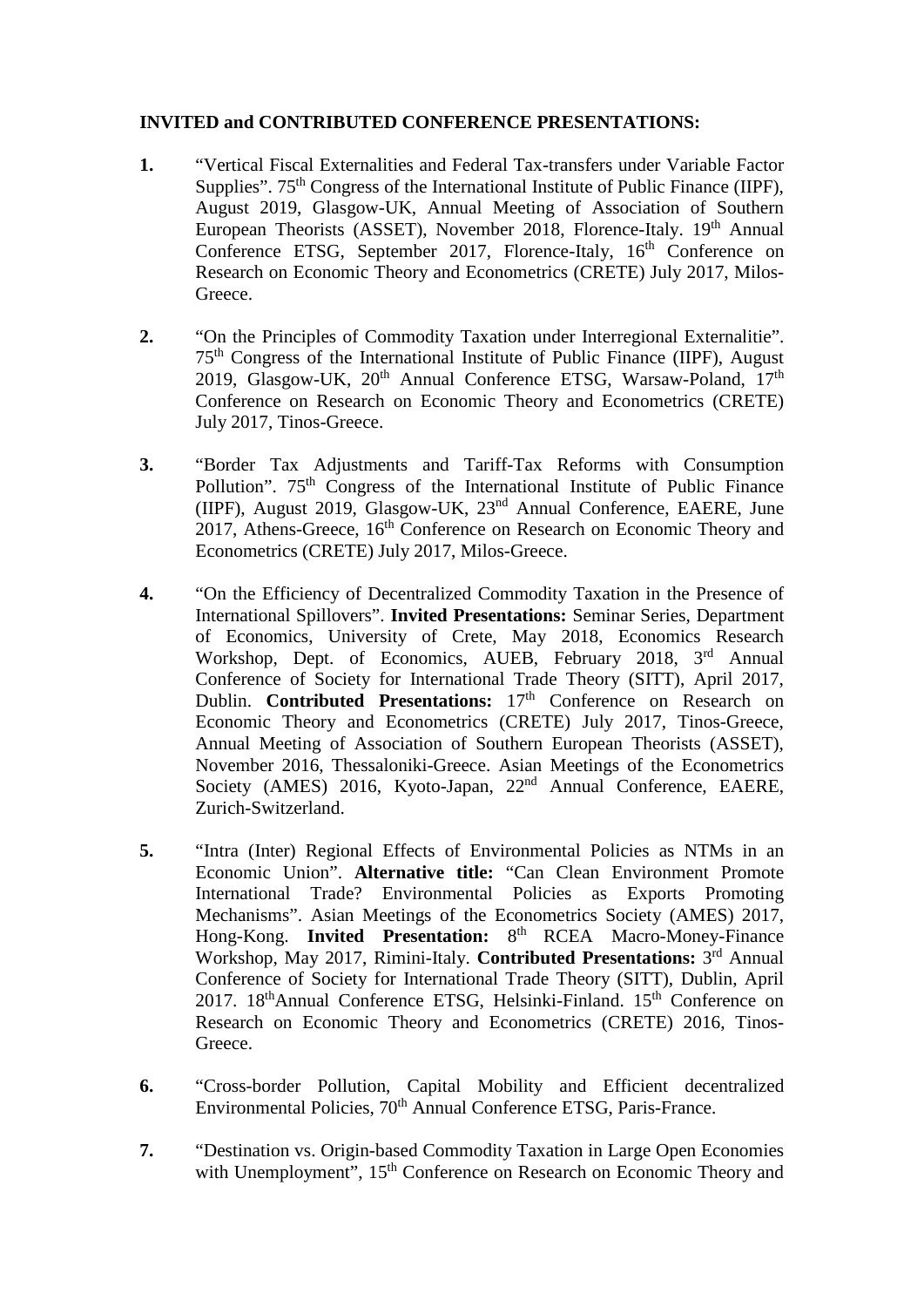Econometrics (CRETE) 2016, Tinos-Greece. IIPF 2015, 71<sup>st</sup> Annual Congress, Dublin-Ireland, August 2015. International Conference on Public Policy and Public Sector Reforms, June 2015, Delphi-Greece.

- **8.** "Emission Permits and Public Pollution Abatement: Can Decentralized Environmental Policies be Efficient?" Asian Meetings of the Econometrics Society (AMES) 2016, Kyoto-Japan. Ioannina Meetings on Applied Economics and Finance (IMAEF) 2016, Corfu-Greece.  $70<sup>th</sup>$  Annual Conference ETSG Paris-France, Singapore Economic Review Conference 2015 (SERC 2015), Singapore. IIPF 2014,  $70<sup>th</sup>$  Annual Congress, Lugano-Switzerland.
- **9.** "Regionally vs. Non-regionally Tradable Emissions Permits under Capital Mobility and Cross-border Pollution", Singapore Economic Review Conference 2015 (SERC 2015), Singapore. Western Economic Association International 2015 (WEAI 2015), 90<sup>th</sup> Annual Congress, Honolulu-Hawaii. **Invited Presentations:** Seminar Series, Dept. Of Economics, University of Exeter, UK, January 2014. IEFS-China 2013, Shangai, June 2013. Dept. Of Economics, University College, Dublin, Ireland, October 2013. **Contributed Presentations:** PET 2013, 14<sup>th</sup> Annual Conference, Lisbon, Portugal. IIPF 2013, 69th Annual Congress, Taormina-Sicily.
- **10.** "Optimal Consumption Taxes, Cross-border Pollution and Economic Integration", Singapore Economic Review Conference 2015 (SERC 2015), Singapore. PET 2013, 14<sup>th</sup> Annual Conference, Lisbon, Portugal. IIPF 2013, 69th Annual Congress, Taormina-Sicily.
- **11.** "Piecemeal Reform of Domestic Indirect Taxes towards Uniformity in the Presence of Pollution: With and Without a Revenue Constraint". **Invited Presentation:** E.P.S. Forum, University of Exeter, UK, April 2011. **Contributed Presentations:** The 11<sup>th</sup> Annual Conference of the ASSET Association, Limassol, Cyprus, October 2012. PET 2011, 12<sup>th</sup> Annual Congress, Indiana University, Bloomington-Indiana, USA, June 2011.
- **12.** "Pollution and Reform of Domestic and Trade Taxes towards Uniformity", International Workshop: ETSG, 14<sup>th</sup> Annual Conference, September 2012, Leuven, Belgium. IIPF 2012 Congress, Dresden-Germany, August 2012. **Invited Presentations:** Resource Inequality, International Trade and the Environment, May 2012, University of Exeter, UK, Workshop on Growth, Trade and the Environment, Venice International University, June 2008. **Contributed Presentations:** 17<sup>th</sup> Annual Conference of the European Association of Environmental and Resource Economics, June 2009, Amsterdam, TheNetherlands. CESifo Conference on Public Sector Economics, Munich-Germany, April 2009.
- 13. "Strategic Environmental Policies under Public Good Provision", ETSG, 13<sup>th</sup> Annual Conference, September 2011, Copenhagen, Denmark.
- **14.** "Cross-Border Pollution and Integrated Reforms of Trade and Environmental Tax Policies in Large Economies", *International Conference on International Trade and Investment*, University of Mauritius-WTO Chairs, December 2011,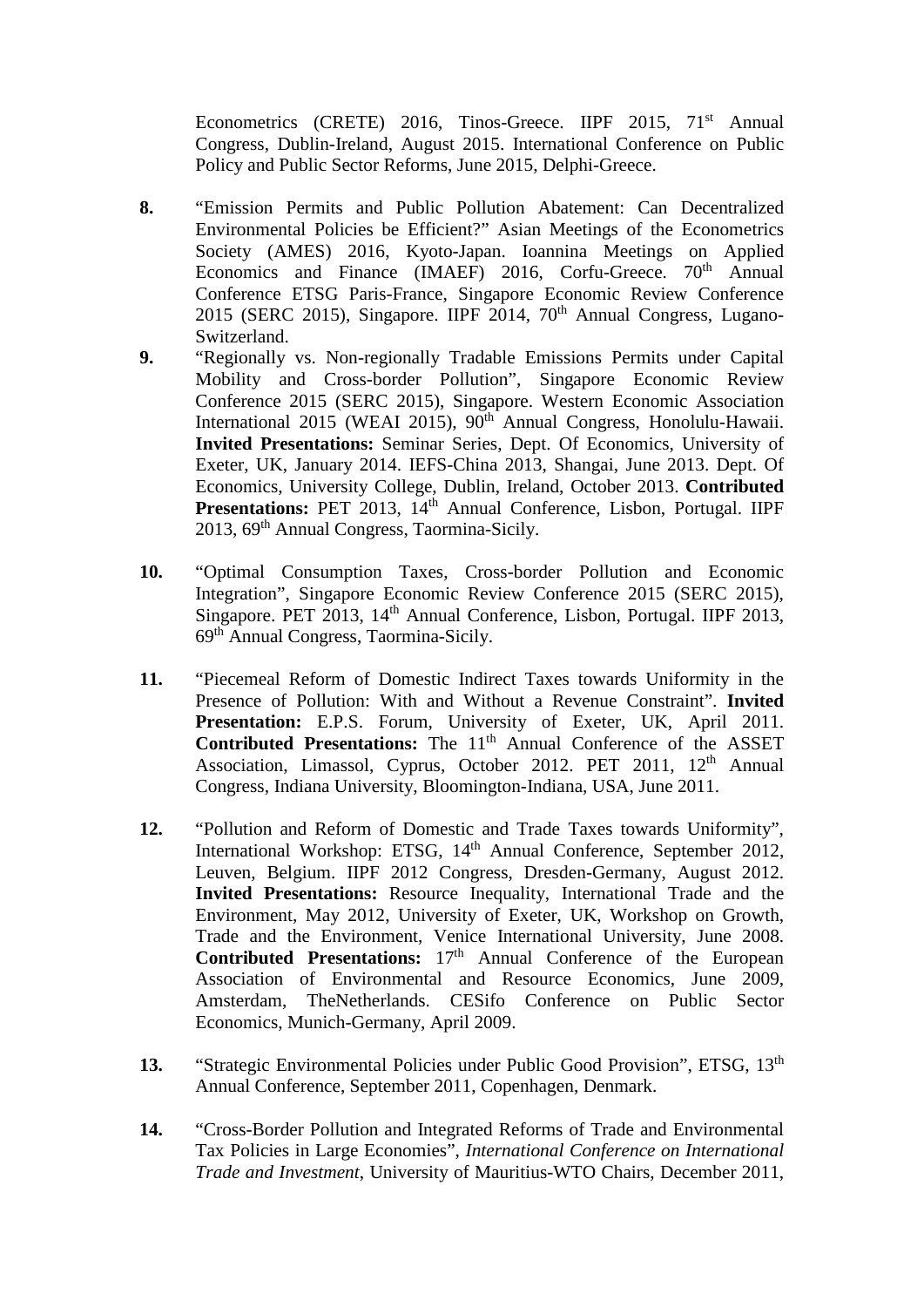Mauritius. The 10<sup>th</sup> Annual Conference of the ASSET Association, Évora, Portugal, October 2011. ETSG, 12<sup>th</sup> Annual Conference, September 2010, Lausanne, Switzerland. The  $66<sup>th</sup>$  Annual Congress of the IIPF, August 2010, Uppsala, Sweden. PET 2010 (The Association for Public Economic Theory 2010) Istanbul, June 2010, Turkey.

- **15.** "Public Infrastructure and Optimal Tax Policies in a Polluted Small Open Economy". The 66<sup>th</sup> Annual Congress of the IIPF, August 2010, Uppsala, Sweden. PET 2010 (The Association for Public Economic Theory 2010) Istanbul, June 2010, Turkey. ETSG, 11<sup>th</sup> Annual Conference, September 2009, Rome, Italy.
- **16.** "Trade and Domestic Tax Reforms in the Presence of a Public Good and Different Neutrality Conditions?" PET 2010 (The Association for Public Economic Theory 2010) Istanbul, June 2010, Turkey. ASSET 2009, Istanbul, October 2009, Turkey. The 65<sup>th</sup> Annual Congress of the International Institute of Public Finance (IIPF), August 2009, Cape Town, S. Africa.ETSG, 10<sup>th</sup> Annual Conference, September 2008, Warsaw, Poland.
- 17. "Strategic Environmental Policy under Endogenous Regulation". ETSG, 9<sup>th</sup> Annual Conference, September 2007, Athens, Greece.
- **18.** "Reforms of Tariffs and Consumption Taxes in the Presence of Pollution: A Win-Win-Win Reform". ETSG, 9<sup>th</sup> Annual Conference, September 2007, Athens, Greece.
- **19.** "Trade Liberalization, Foreign Aid and Welfare under Unemployment and Cross-border Pollution". ETSG, 9<sup>th</sup> Annual Conference, September 2007, Athens, Greece.
- **20.** "Integrated Reforms of Environmental and Consumption Taxes under a Revenue Constraint". CESifo Conference on Public Sector Economics, Munich-Germany, April 2007.
- **21.** "Pollution, Revenue and Consumption Tax Reforms", CESifo Conference on Public Sector Economics, Munich-Germany, April 2007. 6<sup>th</sup> Annual Conference in Research on Economic Theory and Econometrics (CRETE), July 2007, Naxos, Greece.
- 22. "Can Competition for Aid Reduce Pollution?", ETSG, 7<sup>th</sup> Annual Conference, September 2005, Dublin, Ireland. **Invited Presentation:** Seminar Series, Department of Economics, University of Macedonia, May 2006.
- **23.** "Migration, Tied Foreign Aid and the Welfare State", **Invited Presentations:**  Center for Planning and Economic Research, Athens-Greece, January 2008, UNU-Wider Conference on Aid: Principles, Policies and Performance, June 2006, Helsinki, Finland CESifo Conference on Public Sector Economics, Munich-Germany, April 2005. **Contributed Presentations:** ETSG, 7<sup>th</sup> Annual Conference, September 2005, Dublin, Ireland. ASSA Meetings, January 2006, Boston, USA.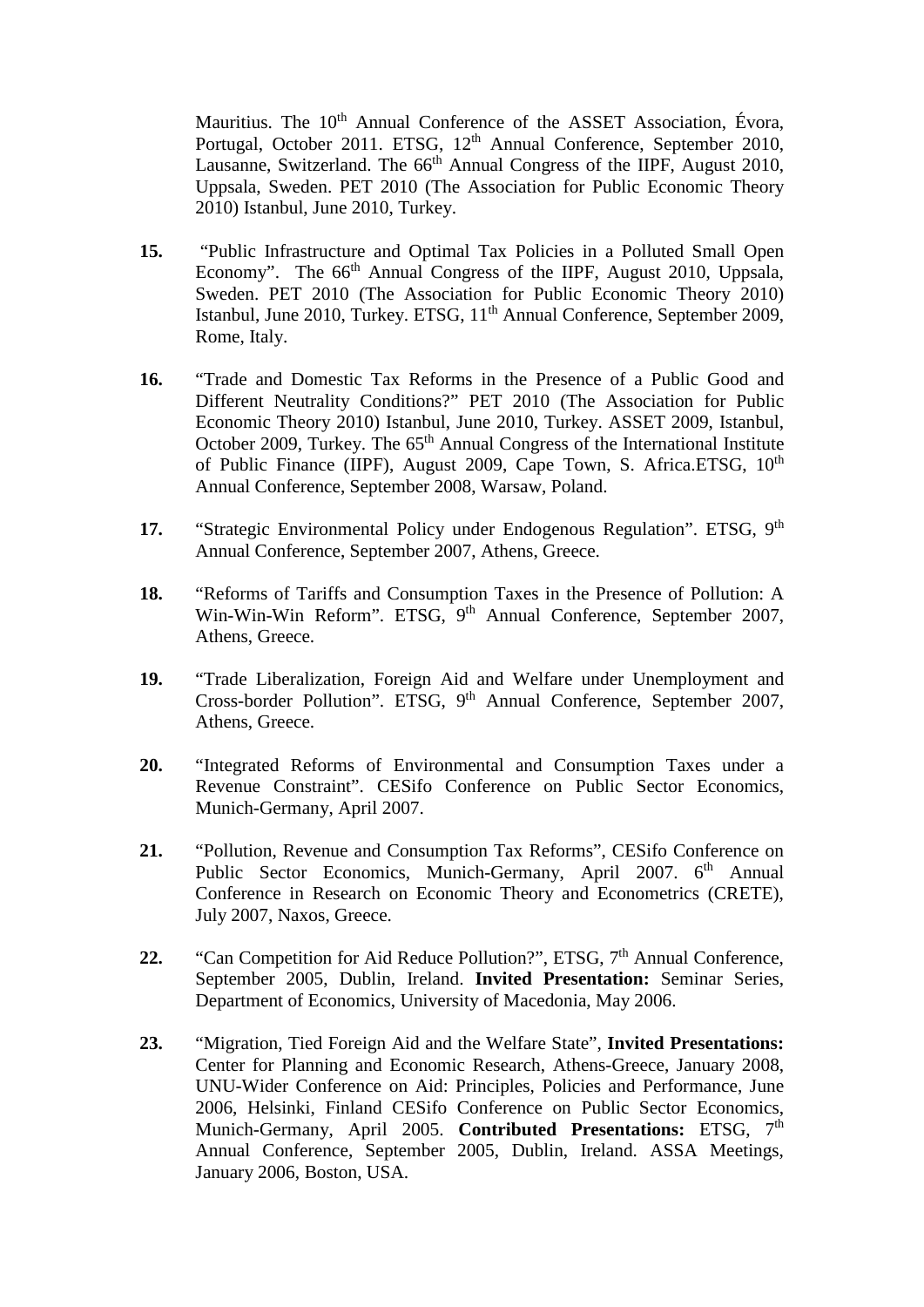- **24.** "Globalization Cross-border Pollution and Welfare". **Invited Presentations:** Seminar Series, Tinbergen Institute &The University of Rotterdam, Rotterdam, The Netherlands, December 2004, Seminar Series, Department of Economics, Aristotle University of Thessaloniki, March 2005, CESifo Conference on Public Sector Economics, Munich-Germany, April 2005. **Contributed Presentations:** ETSG, 7<sup>th</sup> Annual Conference, September 2005, Dublin, Ireland. ASSA Meetings, January 2006, Boston, USA.
- **25.** "Public Pollution Abatement, Regional Capital Mobility and Tax Competition". ETSG, 8<sup>th</sup> Annual Conference, September 2006, Vienna, Ausria. IIPF,  $62<sup>nd</sup>$  Annual World Congress, August 2006, Paphos, Cyprus. Conference in Research on Economic Theory and Econometrics (CRETE), June 2003, Chania Crete, Greece.  $18<sup>th</sup>$  Annual Congress of the European Economic Association, August 2003, Stockholm, Sweden.
- **26.** "Cross-border Pollution and Capital Tax Competition". *CESifo* Annual Area Conference on Public Sector Economics, May 2003, MunichGermany. 5<sup>th</sup> Annual Meetings of the European Trade Study Group (ETSG), September 2003, Madrid, Spain.
- **27.** "Optimal Environmental Policies, Capital Mobility and Public Sector Abatement". 17<sup>th</sup> Annual Congress of the European Economic Association, August 2002, Venice, Italy. ASSET 2002, October, Pafos Cyprus.
- **28.** "Reforms of Environmental Policies under Cross-border Pollution and Twostage Clean-up". **Invited Presentations:** EURESCO Conference on The International Dimension of Environmental Policy, Acquafredda di Maratea, Napoli-Italy, October 2001, Seminar Series, Department of Economics, University of Athens, April 2002.
- **29.** "Can Cross-border Pollution Reduce Pollution?". **Invited Presentations:**  Seminar Series, Department of Economics, University of Crete, March 2001, Seminar Series, Department of Economics, University of Athens, March 2001, Workshop: *Trade and Environment in the Perspective of the EU Enlargement*, Milan-Italy, May 2001. **Contributed Presentation:** 16<sup>th</sup> Annual Congress of the European Economic Association, August 2001, Lausanne, Switzerland.
- **30.** "International Capital Mobility and Public Good Provision: Tax Competition vs. Tax Cooperation". International Conference: *Globalization: Trade, Financial and Political Economy Aspects*. May 2000, Delphi Greece. CESifo Conference on Public Sector Economics, Munich-Germany, May 2001.
- **31.** "Co-operative and Nash Optimal Income Tax Rates with Migration and Public Goods". **Invited Presentation:** Seminar Series, Department of Economics, University of Crete, October 1999, Seminar Series, Department of International and European Economic Studies, Athens University of Economics and Business, January 2000.
- **32.** "Public Goods and Optimal Tax Policies in LDCs". 54<sup>th</sup> Congress of the ESEM, Santiago de Compostela, Spain, August 1999.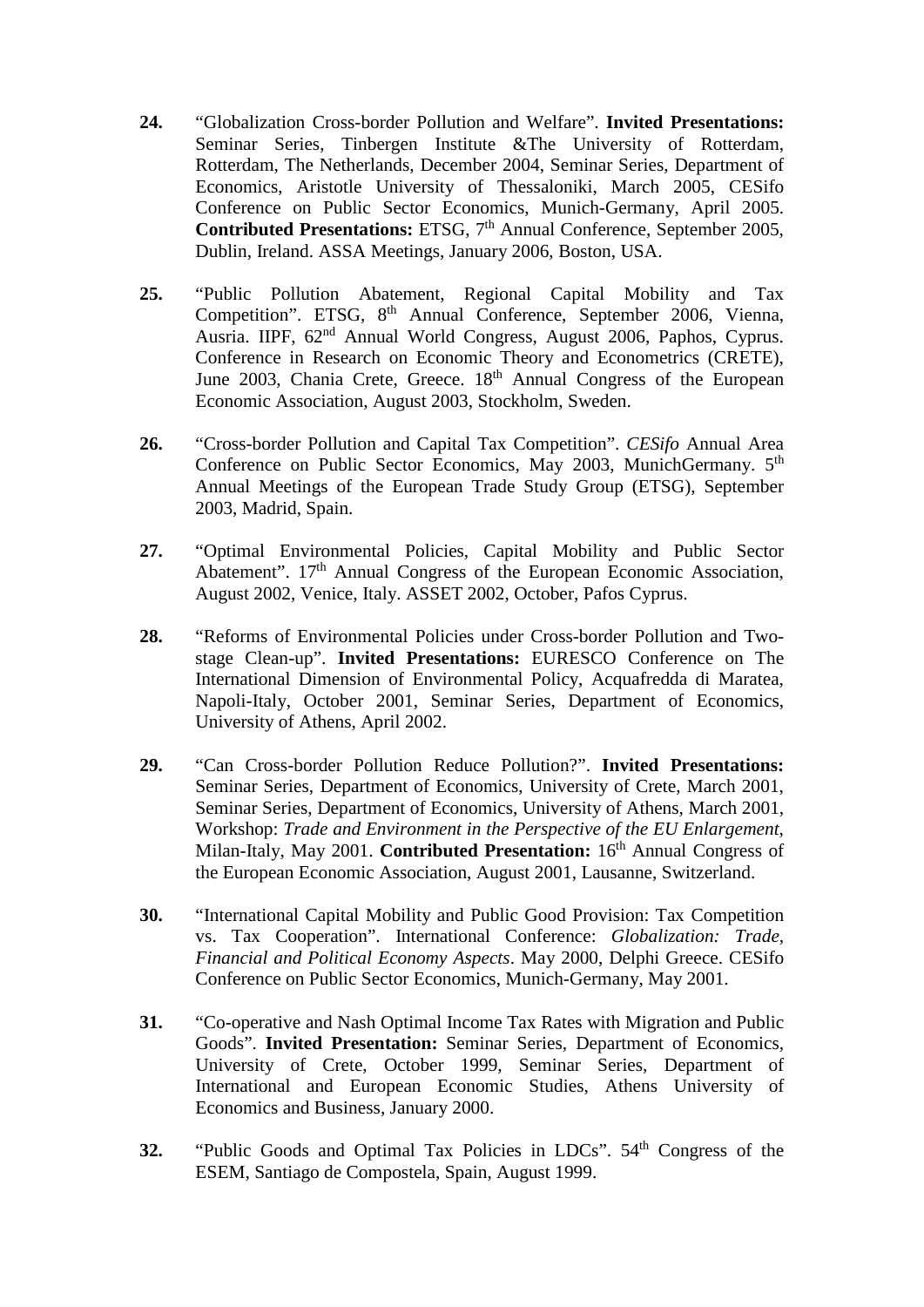- **33.** "Welfare Effects of Migration in Societies with Indirect Taxes, Income Transfers and Public Good Provision". **Invited Presentations:** Seminar Series, Department of Economics, Aristotelian University of Thessaloniki, May 1999, Department of Decision Sciences and Managerial Economics, The Chinese University of Hong Kong, May 1999, Rhodes Conference (R. Riezman, organizer), July 1999. **Contributed Presentation:** 54<sup>th</sup> Congress of the ESEM, Santiago de Compostela, Spain, August 1999.
- **34. "**Foreign Aid and Employment Policies in LDCs". **Invited Presentation:**  Workshop on European Integration: Growth and Unemployment, Athens University of Economics and Business Athens, Greece, November 1998. **Contributed Presentations:** 14<sup>th</sup> Congress of the EEA, Santiago de Compostela, Spain, September 1999.
- **35.** "Trade Liberalization and Public Good Provision: Migration Promoting or Migration Demoting". **Invited Presentation:** CEPR Conference on Trade and Factor Mobility, Venice Italy, January 1997. **Contributed Presentation:** 12th Congress of the European Economic Association, Toulouse, France, September 1997.
- **36.** "Permanent Migration, Public Good Provision and Welfare". **Invited Presentations:** Seminar Series, Dept. of Economics, Deakin University, Melbourne Australia, Seminar Series, Dept. of Economics, Flinders University, Adelaide Australia, July 1997.
- **37.** "International Migration, Welfare, and the Provision of Public Goods". International Conference: Economic Integration in Transition, Athens, Greece, August 1996.
- **38.** "Real Exchange Rate Effects of Fiscal Expansion under Trade Restrictions". 22<sup>nd</sup> Annual Convention of the Eastern Economic Association, Boston, MA., March 1996. **Invited Presentation:** IEFS Conference on International Trade and Economic Development, Taichung, Taiwan, July 1996.
- **39.** "Foreign Aid, Variable Labor Supply, and Income Taxation". 21<sup>st</sup> Annual Convention of the Eastern Economic Association, New York City, N.Y., March 1995. 10<sup>th</sup> Congress of the European Economic Association, Prague, Checz Republic, September 1995.
- **40.** "The Modified Samuelson Rule for Public Goods Production under Trade Restrictions". **Invited Presentation:** Seminar Series, Dept. of Economics University of Cyprus, April 1994. **Contributed Presentation:** 21st Annual Convention of the Eastern Economic Association, New York City, N.Y., March 1995.
- **41.** "General Equilibrium Effects of Import Restrictions under Variable Labor Supply, Public Goods and Income Taxes". **Invited Presentation:** Seminar Series, Athens School of Economics and Business Sciences, January 1995.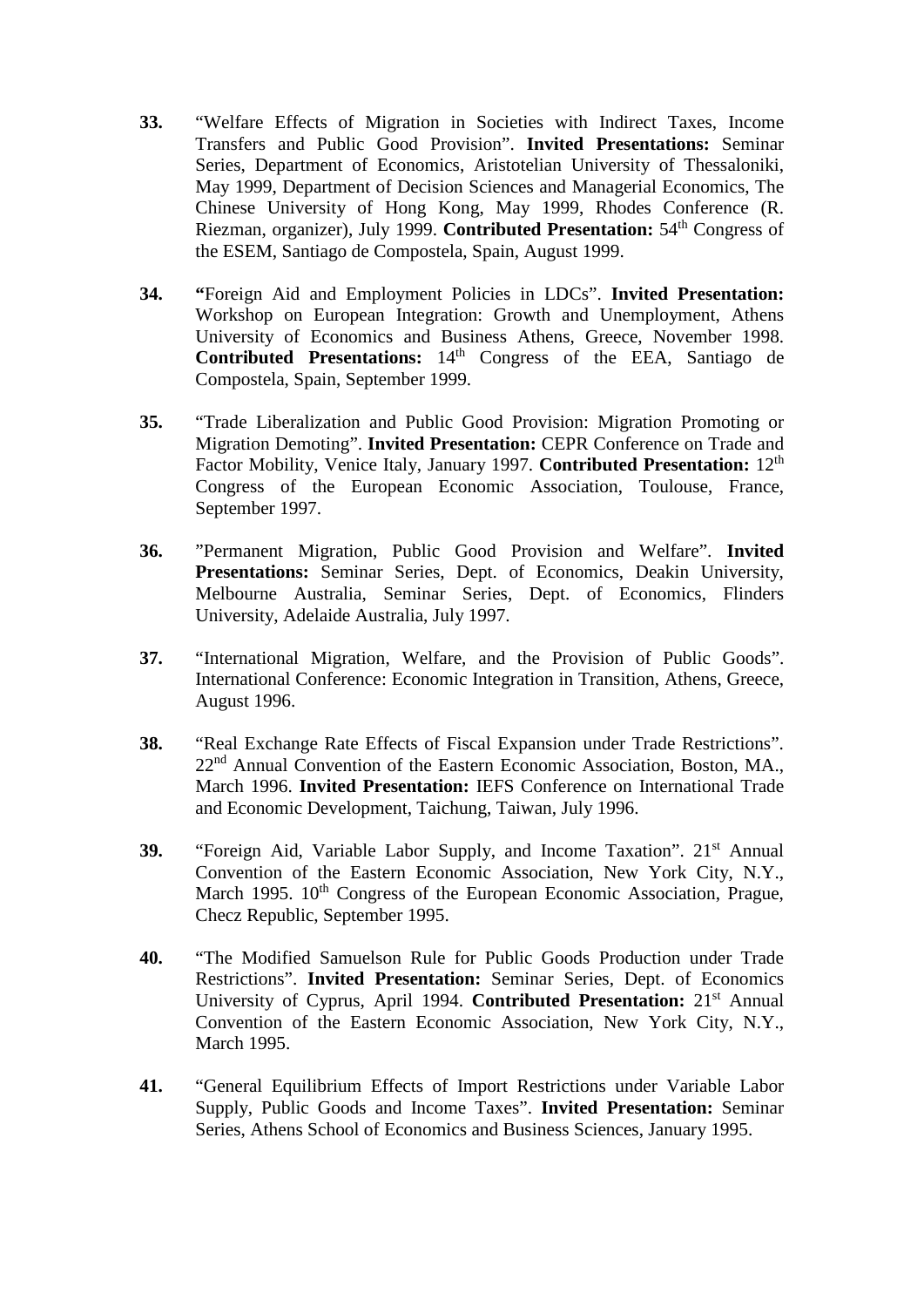- **42.** "Foreign Aid Tied to Public Inputs". **Invited Presentations:** Seminar Series: Center for Economic Planning and Research, Athens Greece, November 1994, University of Macedonia, Greece, October 1994, Seminar Series, Dept. of Economics University of Cyprus, February 1994. Seminar Series, Dept. of Economics University of Cyprus, April 1994. **Contributed Presentations:**  20<sup>th</sup> Annual Convention of the Eastern Economic Association, Boston, MA., March 1994. 9<sup>th</sup> Congress of the European Economic Association, Maastrich, The Netherlands, September 1994.
- **43.** "Foreign Aid and Public Goods". **Invited Presentation:** Seminar Series, Dept. of Economics University of Connecticut, October 1993.
- **44.** "The Real Exchange Rate under Various Systems of International Capital Taxation". 19<sup>th</sup> Annual Convention of the Eastern Economic Association, WashingtonD.C., March 1993.
- **45.** "Tariffs, Quotas and Voluntary Export Restraints with Endogenous Labor Supply". 18<sup>th</sup> Annual Convention of the Eastern Economic Association, New York City, N.Y., March 1992.
- **46.** "Quantitative Import restrictions and Optimal Capital Taxes under a System of Tax Credits". **Invited Presentation:** Seminar Series, Dept. of Economics University of Connecticut, February 1992.
- **47.** "Tariff Effects on Wages and Employment in an Immobile Spatial Economy". 38th North American Meetings of the International Regional Science Association, New Orleans, Louisiana, November 1991.
- **48.** "Tariff Effects in a Spatial Oligopoly with land Markets and Mobile Consumers". 17<sup>th</sup> Annual Convention of the Eastern Economic Association, Pittsburgh, Penn., March 1991.
- **49.** "Tariff Protection in an Open Spatial Economy". **Invited Presentation:**  Seminar Series, Dept. of Economics University of Connecticut, September 1990. **Contributed Presentation:** 37<sup>th</sup> North American Meetings of the International Regional Science Association, Boston, MA., November 1990.
- **50.** "American Policies Towards Trade Imbalance". **Invited Presentation:**  Summer Seminar program, Long Island University, USA, and Keimyung University, Korea, July 1990.
- **51.** "Commercial Policies in a Model of an Open Economy with Restricted Supply of Domestic Goods". **Invited Presentation:** Seminar Series, Dept. of Economics University of Connecticut, May 1987.

# **REFEREE FOR ACADEMIC JOURNALS:**

- American Journal of Agricultural Economics
- Asian-Pacific Journal of Accounting and Economics
- B.E. Journals in Economic Analysis and Policy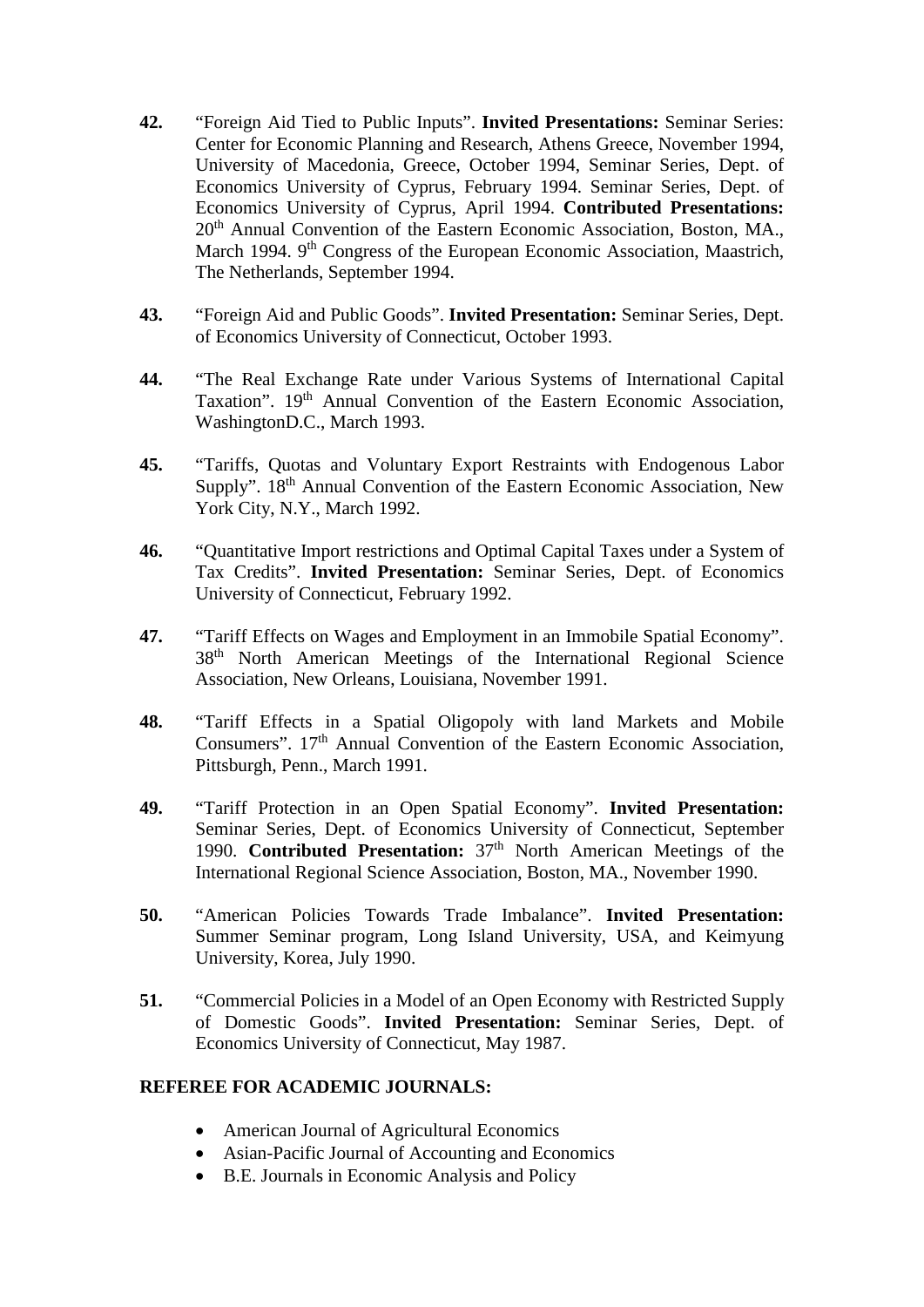- Canadian Journal of Economics
- CES-ifo Economic Studies
- Economics Bulletin
- Environment and Development Economics
- Environmental and Resource Economics
- European Economic Review
- International Economic Journal
- International Journal of Environmental Research and Public Health
- International Journal of Sustainable Economy
- International Review of Economics and Finance
- International Tax and Public Finance
- Journal of Economics
- Journal of Environmental Economics and Management
- Journal of Environmental Economics and Policy
- Journal of Japanese and International Economies
- Journal of International Trade and Economic Development
- Journal of Macroeconomics
- Journal of Public Economics
- Open Economies Review
- Oxford Economic Papers
- Public Finance Review
- Review of Development Economics
- Review of International Economics
- Resource and Energy Economics
- Scandinavian Journal of Economics
- Southern Economic Journal
- Water Resources and Economics
- World Economy

# **SUPERVISIONOF PH.D. DISSERTATIONS (MAIN ADVISOR)**

- **1.** PastelakosVagelis, June 2014, *Export performance determinants over the Global Financial Crisis: micro-level evidences from Greece*
- **2.** Antoniou, Fabio, 2009, *Specific Issues on International Trade and the Environment* (Current position: Visit. Lecturer, Humboldt Univ., Berlin, Germany, Lecturer, Univ. of Ioannina, Greece)
- **3.** Tsakiris, Nikos, 2007, *Essays on International Trade, Environmental Protection and Foreign Aid* (Current position: Lecturer, Univ. of Ioannina, Greece)

# **PH.D. DISSERTATION EXTERNAL EXAMINER**

- **1.** Pinto, Avanti-Nisha, 2019, *The Effects of International Environmental Agreements on Welfare, Carbon Leakage and Environmental Quality*, University of Aberdeen, UK
- **2.** Navrouzoglou, Polina, 2014, *Aspects of Compliance in Common Pool Resources*, University of Exeter, UK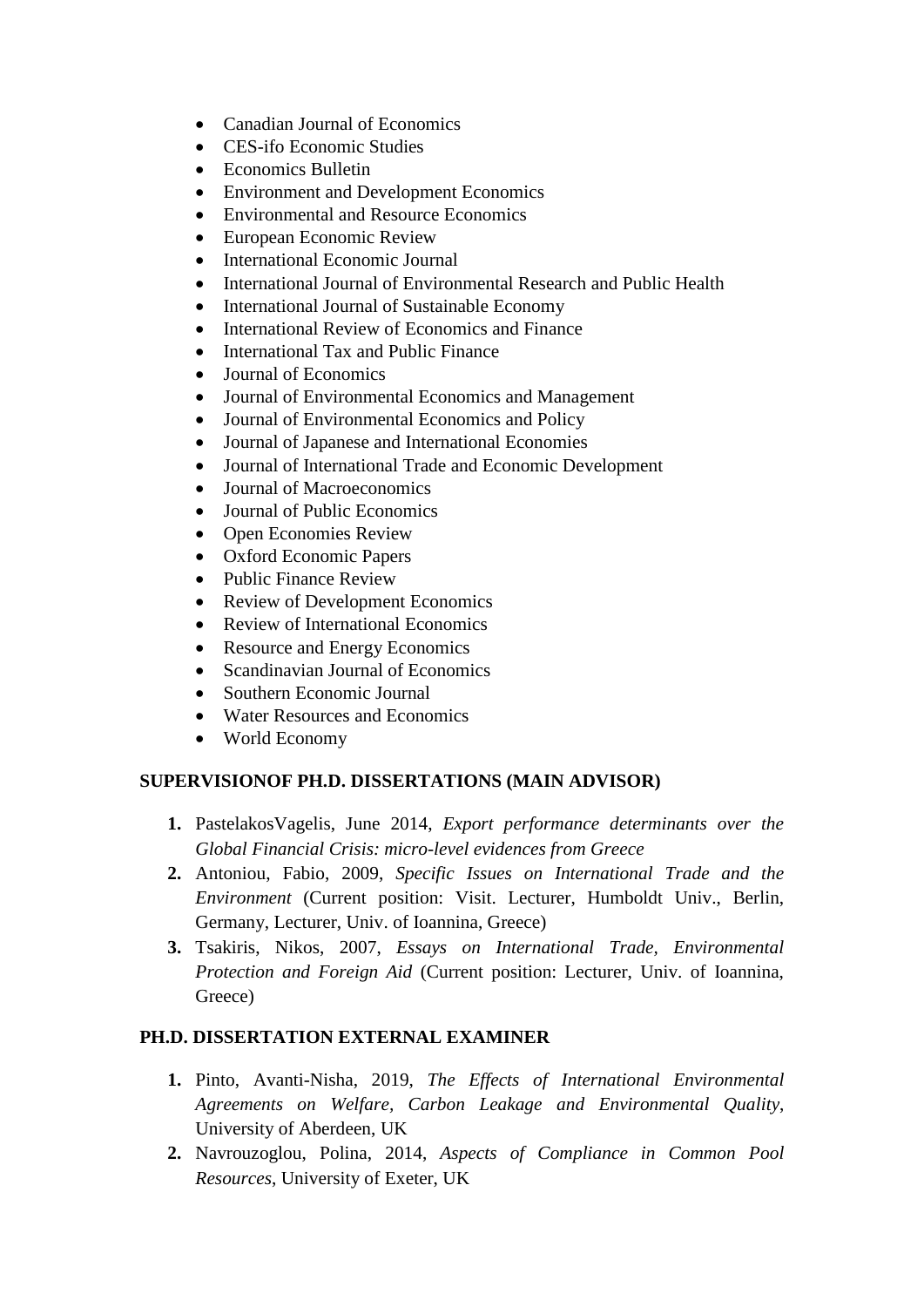**3.** Anjum, Muhammad Iqbal, 2013, *Economic Effects of the External Debt Crisis for Pakistan*, Deakin Univ., Melbourne, Australia

# **BOOK EDITING AND REFEREE OF PROFESIONAL MANUSCRIPTS:**

Co-Editor, (with S. Balfoussias and C. Kanellopoulos), *Essays in Economics: Applied Studies on the Greek Economy*, a 50 years Anniversary Publication, Center of Planning and Economic Research (ΚΕΠΕ), Athens 2011.

*International Economics* by S. Husted and M. Melvin. Harper-Collins Publishers, *1st ed*., 1990.

*International Economics* by S. Husted and M. Melvin. Harper-Collins Publishers, *2nd ed*., 1993.

# **ORGANIZER OF INTERNATIONAL CONFERENCES:**

- **Scientific Coordinator**, "*Microeconomic and Macroeconomic Determinants of Current Account Adjustment: The Case of Greece*", Research Project co-financed by the E.U. and the Greek Ministry of Education, Long life Learning and Religious Affairs (NSRF), *1st Workshop:*Athens-Greece, May 2015.*2nd Workshop:* Athens-Greece, September 2015.
- **Member of Scientific Program Committee**: European Association of Environmental and Resource Economists (EAERE),  $15<sup>th</sup>$  Annual Conference, Athens-Greece, June-July 2017.
- **Member of Scientific Program Committee**: European Association of Environmental and Resource Economists (EAERE),  $15<sup>th</sup>$  Annual Conference, Thessaloniki-Greece, June 2007.
- **Organizer**, 9<sup>th</sup> Annual Conference of the European Trade Study Group (ETSG). Athens-Greece, September 2007.
- **Co-organizer**, International Conference: "*Globalization: Trade, Financial and Political Economy Aspects*". Department of International and European Economic Studies, AthensUniversity of Economics and Business, Delphi, May 2000.
- **Organizer**, Conference on "Advances in Economic Theory". Department of Economics, Aristotelian University of Thessaloniki, Thessaloniki, May 1997.

#### **MEMEBR OF EDITORIAL BOARDS OF SCIENTIFIC JOURNALS:**

- *International Tax and Public Finance Journal*, 2019-
- *Ekonomia* (former, Cyprus Journal of Economics), 2000-

#### **MEMEBR OF PROFESSIONAL/ACADEMIC ASSOCIATIONS:**

Canadian Economic Association European Economic Association